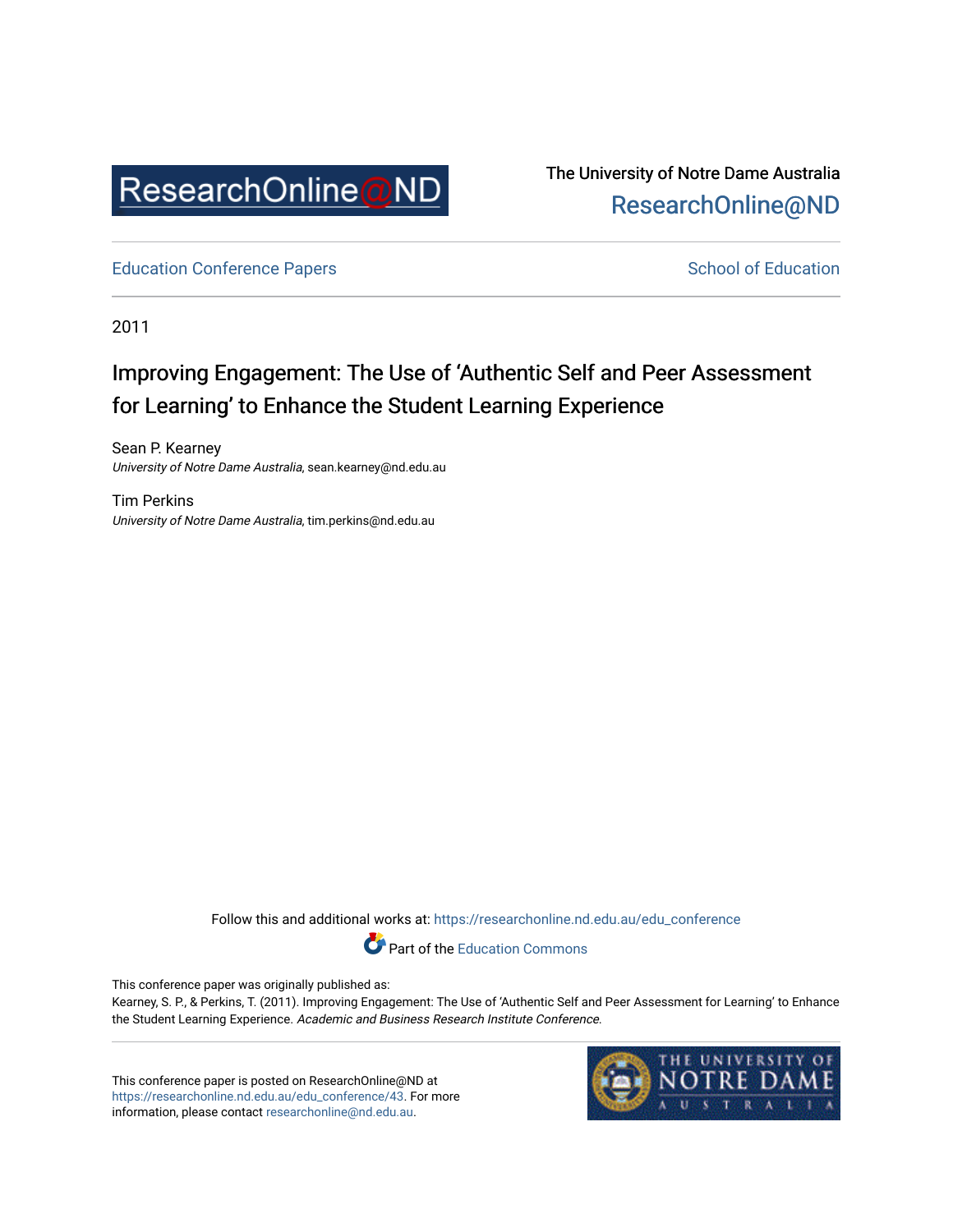### Improving Engagement: The Use of 'Authentic Self and Peer Assessment for Learning' to Enhance the Student Learning Experience

Sean Kearney School of Education, University of Notre Dame, Australia Sean.Kearney@nd.edu.au

Tim Perkins School of Education, University of Notre Dame, Australia Tim.Perkins@nd.edu.au

#### Abstract

The University system in the United States has been criticized for depersonalizing education (Tae 2009). The depersonalization of learning shows a lack of engagement on the part of the educator and the student and consequently the university. We ask the question: Can incorporating self and peer assessment into tertiary studies help to reengage students in their education?

Innovative assessment practices have the capacity to significantly change the perceptions of students with regard to their tertiary studies. Assessment drives learning (Boud, 1990); however, the wrong type of assessment drives the wrong type of learning. Traditional tests, meaningless essays, research projects that do not have value outside of the classroom reinforce surface learning and memorization (Gardner, 1997). What is needed is a reinvigoration of authentic assessment practices that foster useful metacognitive skills and are focused on deep, sustainable, authentic learning. While initiating innovative assessment practices might not solve the problem of overcrowded lecture theatres, it may be able to guide learning and encourage students to be more engaged.

In a recent study conducted at a small private university in Australia, we found that by incorporating the ASPAL Model (Authentic Self & Peer Assessment for Learning) (Kearney & Perkins, 2010), students were more engaged, had increased efficacy and felt that they were a part of the educative process, rather than being subjected to it.

This paper will present initial, qualitative findings, from research conducted in the School of Education at the University of Notre Dame, Australia where 280 undergraduate primary education students were surveyed prior to undertaking ASPAL and after undertaking ASPAL. While the quantitative results are still being analysed, the students' perceptions of the process in the post survey will be reported and discussed in this paper and some broad conclusions drawn with regard to the use of self and peer assessment in engaging students in their studies.

#### Key Words

Higher education, Assessment, Sustainable Learning, Authentic Learning, Self -Assessment, Peer-Assessment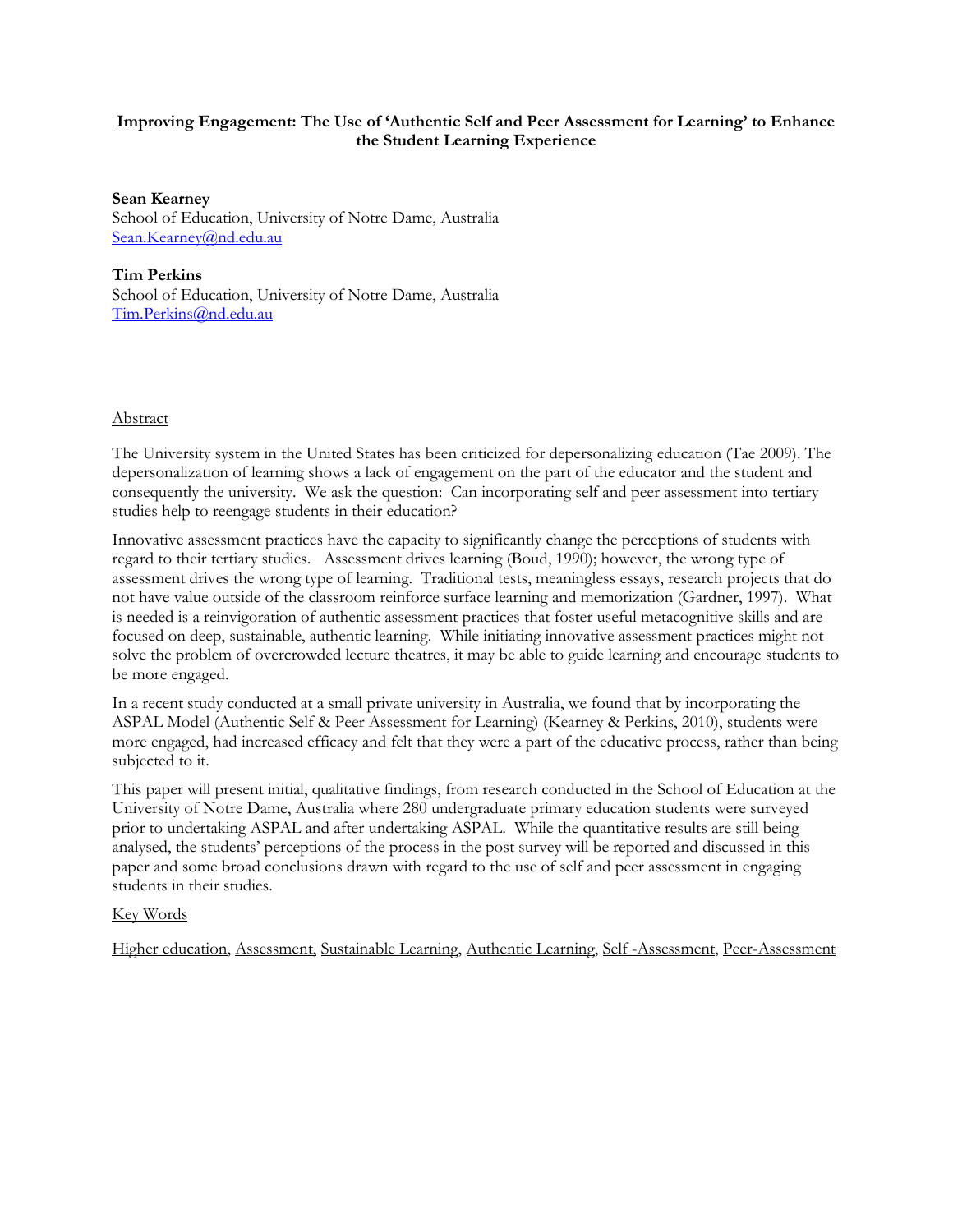#### Introduction

There is a widely held belief that assessment drives student learning (Joughin, 2010; Boud, 1990) and that students' experience of assessment in higher education is that it is central to their learning experience (James, McInnis & Devlin, 2002). If we are to accept the point of view that students place value, artificial though it may be, on their assessments, it offers us, as their instructors, the opportunity to improve the student experience by designing assessments that foster the type of learning we want to encourage. Unfortunately, most students do not attend our lectures and tutorials for the academic quality of the course or for the possibility to be engaged in academic discourse relevant to the subject; rather they want to know how to pass the course and get a job (Lamprianou & Athanasou, 2009). The vast majority of students want the proficiencies, skills and expertise necessary to execute their role in the workforce (Lamprianou & Athanasou, 2009); regrettably, in our experience the traditional forms of assessment that pervades many of our universities, is not up to the challenge of meeting these demands.

Traditionally in higher education, Graff says, "our assumption has been that most students will not learn what we teach them, that given human nature this is to be expected, and that ultimately this is not our problem" (2009 p.160). Traditional forms of assessment focus on scientific principles that seek to be objective and are seen to be separate from learning and built on uniformity and fairness (Shepard, 2000). We contend that traditional assessments are simply not able to adequately meet the demands of society by providing the proficiencies and skills students require to prosper, not only in their respective job markets, but in becoming autonomous, free-thinking, progressive citizens in the modern world. Not only are traditional assessments inadequate at providing students with the requisite skill set to thrive in society, this paper seeks to show that they are also responsible for disengaging students from the learning process.

As many universities are seeking to improve the student experience by revising their assessment practices (James etal., 2002), in this paper we describe the implementation of a new model of assessment at the University of Notre Dame, Australia, developed to increase students' engagement through co-creating authentic assessment tasks that seek to encourage collaboration and critical thinking, improve judgment, and allow learns to become active participants in the assessment process.

# Literature Review Engagement

Engagement in formal education at any level is the one of the most essential yet complicated tasks of the educator. There seems to be a consensus in the literature that engagement is multi-faceted and hard to define (Sheppard, 2011; Atweh, Bland, Carrington & Cavanaugh, 2008; Fredriks, Blumenfeld & Parks, 2004). In their review of the literature on engagement Fredriks etal (2004) characterized engagement into three categories: emotional, behavioral and cognitive; Skinner, Kindermann, & Furrer (2009) on the other hand, differentiate engagment from students' disaffection in an attempt to better understand what is meant by the term. This paper's focus with regard to engagement seeks to navigate and transcend these traditional debates and utilizes an operational definition based on motivational theory (Deci & Ryan 1985), as this is the particular facet of engagement this study concerns. We therefore, define engagement as: The emotional and behavioral motivations of students to be actively involved in the academic experience.

Considerable attention has been directed toward the improvement of undergraduate experience in higher education for over twenty years (AAC, 1985; Chickering & Gamson, 1987). However, the revival of the argument in recent years has made a significant impact into the ways that educational institutions address students' lack of engagement by beginning to shift focus, noting engagement as an integral aspect of the learning experience, rather than as a result of learning. Although it is becoming more commonplace for institutions to recognize the importance of engagement in higher education, it is equally as important to acknowledge that this lack of engagement that we are currently seeing, at least in formal education, is not unique in the current generation, nor is it explicitly caused by any one factor; rather, this is a struggle that has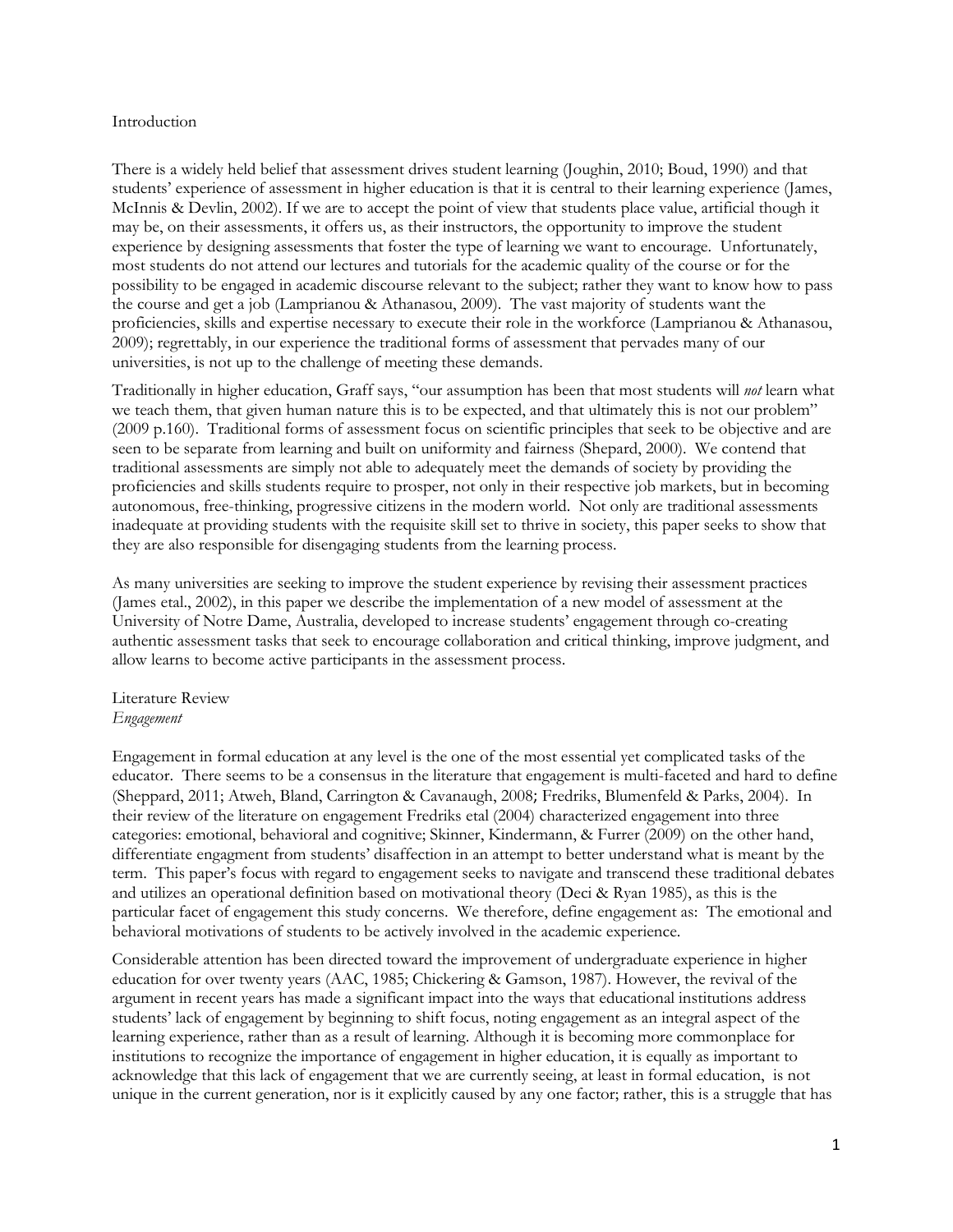been on-going in education at varying levels for many years. In speaking about students at Harvard in the early 20<sup>th</sup> century, Horrowitz (1987) says:

Undergraduates at Harvard condemned with a long list of negatives those students who tried to gain teachers' approval. They labelled such behaviour with the terms 'bootlick,' 'coax,' 'fish,' or 'baum'...It was sticking your neck out if you spoke up in class and answered a professor's question to the group as a whole. It was likewise regarded as bad form to do reading for the course above and beyond the assignment and to let that be known (p.35 quoted in Stake, 1998, p.399).

The idea of the importance of engaging students and the seriousness with which it has received attention and focus in recent years can be seen by the growing number of universities participating in the National Survey of Student Engagement (NSSE) and the efforts at many of the country's leading research universities to refocus their efforts on teaching, rather than simply research (Rimer, 2007).

In the United States the National Survey of Student Engagement is the primary instrument used to measure student engagement at the tertiary level, and encompasses five dimensions: (1) active/collaborative learning; (2) student–faculty contact; (3) level of academic challenge; (4) enriching educational experiences; and (5) supportive campus environment. While the NSSE and its predecessor the College Student Experiences Questionnaire (CSEQ) have been the predominant instrument to measure student engagement, the five dimensions that it uses as the conceptual basis of engagement has become a matter of consideration in recent years (Stake, 1998). Whether the NSSE's dimensions of engagement are accepted or universities look to other methods to define and measure engagement is not a question that we are seeking to answer here, rather the focus of this paper is about whether incorporating a new model of assessment in undergraduate teacher education courses can improve engagement, as defined previously, from the students' perspective. However, since the NSSE is the preeminent tool by which engagement is measured in higher education in the United States, we find it prudent to benchmark the outcomes from our survey and our definition of engagement to those dimensions. It should be noted however, that the foundational principles of this project and its relation to engagement were not originally based in the NSSE framework for engagement, but were based on the Australian Learning and Teaching Council's funded project Assessment Futures led by David Boud & Associates (2010) in Australia and a literature review which resulted in our operational definition of engagement. While the basis for this project was not founded in the NSSE framework, the purpose in implementing this model of assessment to improve student engagement parallels four out of five of the NSSE dimensions: Active and collaborative learning; student-faculty contact; enriching the educational experience; and level of academic challenge. And while we believe that this assessment model does have some capacity to help promote a supportive campus environment, we found this dimension too broad to be suitably affected by assessment tasks in any one class.

The NSSE surveys have found that efforts to increase the academic engagement of undergraduate students are an important means to improve their educational experience (Kuh, 2003); however, according to Kuh (2003) there are many other factors that need to be taken into consideration when it comes to engagement. As educators, improving the academic experience is the one aspect of the undergraduate experience that we have the most control over; therefore, this is where we have focused our efforts. We believe and seek to prove that a major focus of academic engagement depends on authenticity in students' learning and the sustainable nature of the tasks assigned, so that students see the value of their learning beyond the classroom. According to Brint et al., "existing cultures of engagement may not be sufficient to meet the challenges of creativity and productivity in the 21st century" (1998, p. 398); we believe that the implementation of authenticity in assessment and in learning can meet the needs of the 21st century graduate and may help to ameliorate these 'existing cultures'.

In the US there have been calls for the reform of assessment practices, specifically in reference to teacher education (Shepard, 2000); however, the heavy focus on standards and standardised testing in the United States make these reforms more political and policy-based (Stake, 1998), where in the UK and Australia, the path has already been paved for these reforms to take place (Shepard, 2000). Despite the heavy focus on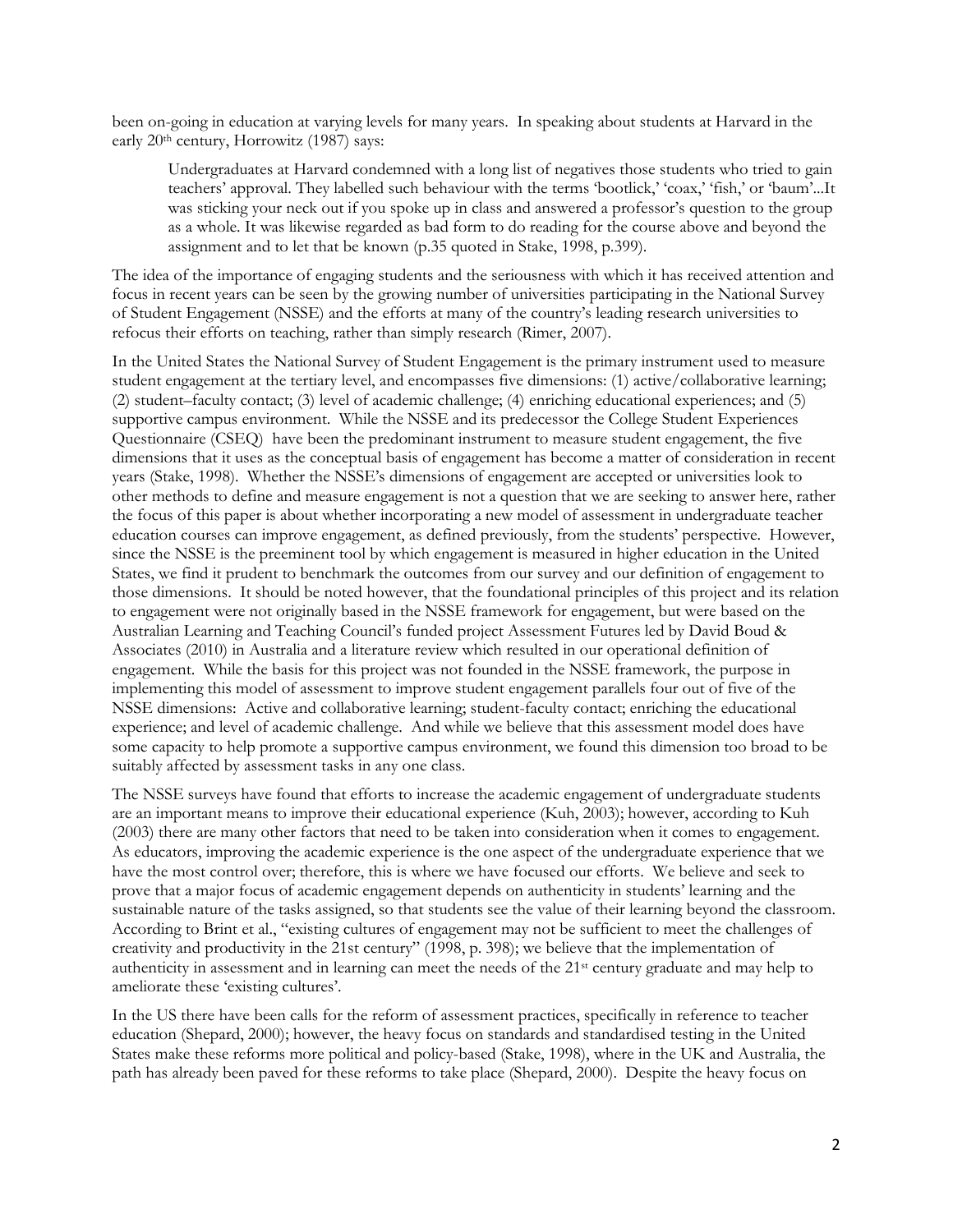standards, the authors maintain there is still a place for this model of assessment in institutions of higher education in the United States.

According to Bloxham and Boyd (2007) the four purposes of assessment are: Certification, student learning, quality assurance and lifelong learning capacity. While the model of assessment proposed does not meet the criteria for certification nor quality assurance, it focuses on the other two components: student learning and lifelong learning capacity. Assessment practices such as the models that follow that are more collaborative and formative in nature do not necessarily need to replace the more traditional practices of standardised tests, but rather should be used in conjunction with these practices to ensure that the assessment processes that our institutions offer meet all of the purposes for assessment, rather than those that only suit the institution. Although it has been proposed that this model of assessment has the capacity to improve student learning, promote lifelong learning practices and also to improve students' judgement through reflection and self and peer assessment of their work (Kearney & Perkins 2010), the purpose of this paper is to analyse the qualitative data to determine whether or not students are more engaged in their learning through the implementation of innovative assessment models such as AASL (Authentic Assessment for Sustainable Learning) and ASPAL (Authentic Self and Peer Assessment for Learning) (Kearney & Perkins, 2010).

Authentic Assessment for Sustainable Learning (AASL) and its delivery model, Authentic Self and Peer Assessment for Learning (ASPAL)

The idea of authentic and sustainable assessment is one that focuses on assessment tasks that have applicability to the world outside the classroom and that foster autonomous learning. Sustainable assessment has been described by Boud (2000) as, "the knowledge, skills and predispositions that underpin lifelong learning activities," (p.151) and reflects the ideals of the foundation of sustainable learning. Through the implementation of sustainable assessment what we endeavor to achieve is assessment that, "meets the needs of the present without compromising the ability of students to meet their own future learning needs" (Boud, 2000). Research has shown strong links between the implementation of authentic assessment and high quality learning (Darling-Hammond & Snyder, 2000; Ridley & Stern 1998; Brown, Collins & Duguid, 1989). The use and implementation of authentic assessment has two significant features; it has the ability to reengage students in the development of content-based knowledge through strengthened links with the outside world; and, it has the capacity to enhance student learning through the provision of skills such as critical thinking and creativity (Darling-Hammond & Snyder, 2000).

 For over a decade, the research has been promoting the development of professional skills such as problemsolving, critical thinking, creativity, autonomy in learning, and authenticity in learning through innovative forms of assessment (Dochy, Segers & Sluijsmans, 1999); these are the skills that will be necessary for our students to thrive in the 21<sup>st</sup> century. For most students, assessment is the most important aspect of their coursework (Lamprianou & Athanasou, 2009; James et.al, 2002); therefore, we as educators need to use this element of student perception to maximize the learning potential it harbors. If we can engage students through what they value in our courses and ensure that the assessments we assign are authentic and inspire the development of autonomous learning and the skills of critical and lateral thinking, we can maximize the potential for our students' future success; this is what the AASL and ASPAL models seek to achieve.

The development of the models of assessment was based on the seven propositions for assessment reform in higher education recommended in the Assessment 2020 paper by Boud & Associates (2010). Through an intensive literature review on assessment, with specific emphasis on the implementation of self and peer assessment at the tertiary level; informal interviews with undergraduate education students; and, our own perceptions of the limited levels of engagement in our courses, we sought to develop a model of assessment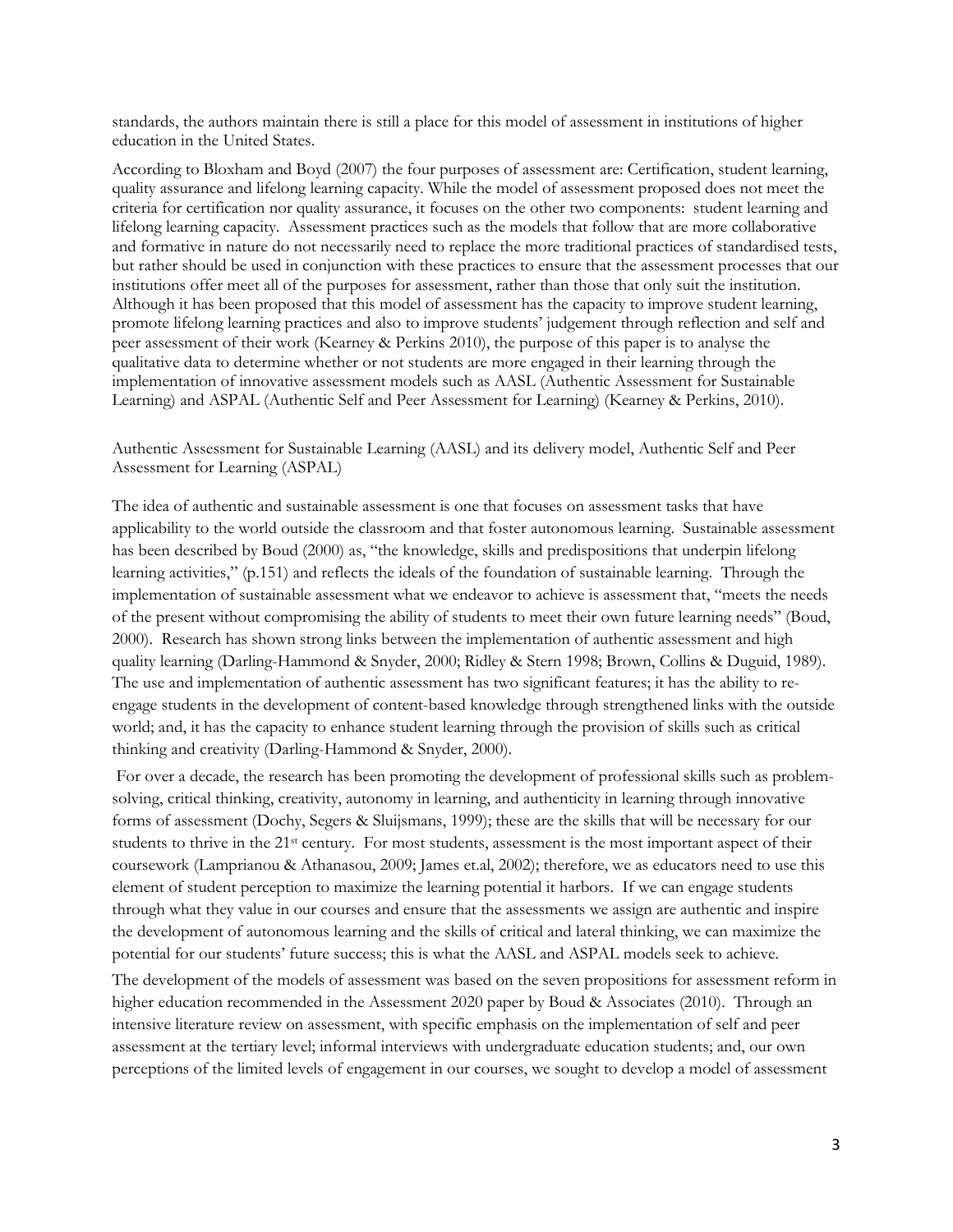that could have the potential to shift the ways that students regard assessment and transform the manner in which assessment occurs.

While these two models have been described in detail in previous papers (see Kearney & Perkins 2010; Kearney & Perkins 2011), the premise of this model of assessment is that the task must be authentic; that is, it must have a direct correlation or relevance to the students' world outside of the classroom. In designing authentic assessment tasks, we inevitably encourage learning that has applicability outside of the classroom, which makes the learning sustainable. The delivery approach of these tasks is what defines the model: First, by allowing students and lecturers to collaboratively develop marking criteria we sought to engage students from the outset in the assessment process; next, students underwent a pilot marking session to learn how to mark against the set criteria and come to an understanding of how to judge work based on those criteria; thirdly, peers would collaboratively mark anonymous assignments and assign a mark; students would then have an opportunity to mark their own papers against the criteria and be able to judge their own work on the basis of the work of their peers they had just marked; the last stage of the marking process was the lecturer's mark, which would be added to both the self assessment and the peer assessment to arrive at a cumulative total mark for the assignment; finally, a debriefing session was held and feedback from the peers and lecturers were distributed (see appendix 1).

# Methodology

This research was conducted in a primary education program at the University of Notre Dame, Australia. The cohort selected to participate in the research were 230 first year students in their second semester of study. At the beginning of the semester the process of ASPAL was explained to the students and they were asked to complete a preliminary survey, which sought to ascertain their current dispositions towards university assessments, engagement in their units<sup>1</sup>, and their levels of satisfaction with various aspects of their course<sup>2</sup> . Three weeks later the assessment task was due and the process of ASPAL (see appendix 1) took place. During the last week of the unit, students were asked to fill in a post-ASPAL survey; again, looking at aspects of engagement, satisfaction of their course and their experiences of assessment, this time focusing specifically on the ASPAL process. We found it necessary, specifically in the post-ASPAL survey to have students provide qualitative data in order to justify their responses to validate whether or not the undertaking of ASPAL was the basis of their responses.

The results that will be analysed and described in this paper are those that were collected from the post-ASPAL survey, focusing specifically on the qualitative responses of the students to see if their view on assessments and their overall engagement was affected by undergoing the process.

#### Results

-

While it is difficult to quantify the overall success of the AASL and ASPAL models at this stage of the data analysis, we seek to open a discussion through the analysis of one aspect of the data with regard to the capacity to affect student engagement through assessment practices. In looking at the data collected and thematically collating the results, certain trends begin to arise, from which we can make some broad generalisations with regard to the research and how it may be able to aid in engaging students.

At first glance the qualitative responses paint a positive picture of the students' perceptions of the process. An average of the four qualitative questions' results found that 63% of students answered positively regarding the model, and 30% answered negatively. Two aspects of the model that the students were asked to respond to were: whether they found the process beneficial to their learning; and, the degree to which they felt more or less engaged with their assessments by undertaking the process. Students were also asked two open ended

<sup>1</sup> Unit refers to the specific class they are enrolled in, in this case ED1724 Key Learning Area: Mathematics 1

<sup>&</sup>lt;sup>2</sup> Course, refers to the nature of their degree enrolment, in this case all students were enrolled in a Bachelor of Primary Education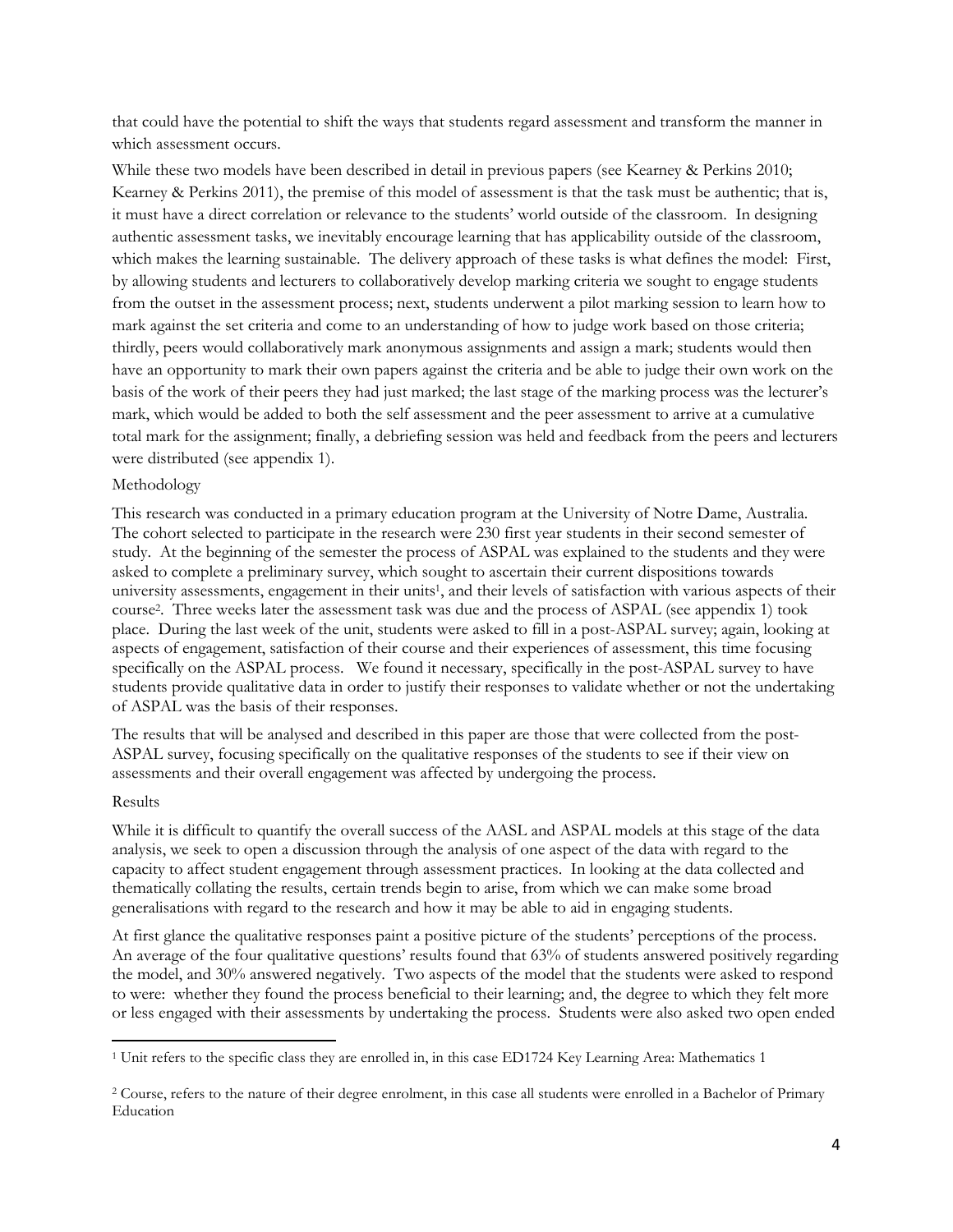questions: the first asked students to note any aspects of the process that were not valuable, and the second asked students for any additional comments.

While only one of these questions asks specifically about engagement, the qualitative remarks made on other questions also provide valuable data with regard to engagement as defined by the NSSE, specifically, enriching their educational experiences.

Firstly, in looking at the data dealing specifically with engagement, 61.5% of respondents rated the process as either 'highly' or 'very highly' beneficial in engaging their interest and would help them better engage with future assessments; a further 12.8% rated it as 'moderately'; and 25% as not beneficial.. A favourable response to the question can be typified by the following:

[S]ince this process I find that I am more aware now of what's expected of me in assessments and the marking criteria and how markers approach them is now more clear. I'm also no longer disappointed with a mark as I have some idea of what I'll receive (Anon, post-survey response).

# Another reads:

[I]t has assisted me with understanding what to look for in a given assessment task whilst allowing me to analyse my own work and use the feedback given by the fellow peers and my tutor in future assessments (Anon, post-survey response).

Positive responses such as these, which were rated on a 4-point (0-3) scale<sup>3</sup> as 3 and 2, respectively, are indicators that the students found some value in undertaking a process that was new to them. As much as these responses showcase the positive, there were those who rated the experience lower. A favourable 'moderate' response can be typified by the following:

I think that I would be more likely to get another person to proofread my work. I already proofread my own work, but another person's perspective, I can now see, will be beneficial to my marks – assuming that they are the right person to ask (Anon, post-survey response).

A more general 'moderate' response was: "I focus on marking rubrics because I could only mark form (sic) the rubric." While most of the 'moderate' and 'not at all' responses didn't include a qualitative comment, typical 'not at all' responses can be summarized by the following: "all the skills it aim (sic) at achieving I already do with the exception for knowing what peers (sic) assessments are like;"and, "what I did for this assessment did not differ from what I do for others;" and lastly, "no real learning."

In this question, and more generally on all the questions that offered the opportunity to add a qualitative response, those who found the most value in the process were able to articulate that value and provided useful feedback to the researchers, while those who either found the process only somewhat valuable or not valuable at all, provided less articulate feedback, which often times was not constructive enough to build upon.

The next question asked students about the benefits of undertaking the ASPAL process with regard to their learning; the responses, in this case, were much more definitive. 71% of respondents answered that the process was beneficial to their learning, 18% that it was not, and 10% of respondents were ambiguous, noting both positive and negative aspects of the process. A trend arose in the remarks of students who answered positively and/or ambiguously in that the aspect they found most beneficial was the opportunity to see the quality of the work of their peers, which helped them better judge their own work.

Some typical responses were: "it shows us each others (sic) work and we are able to put our marking skills to use as well as knowing what level our work should be;" "it gives us the opportunity as students to look at what others have done and what we can improve in our own work;" and, "it allows students to see what their

| Not At All (0) | Moderate (1) | Highly (2) | <b>Very Highly (3)</b> |
|----------------|--------------|------------|------------------------|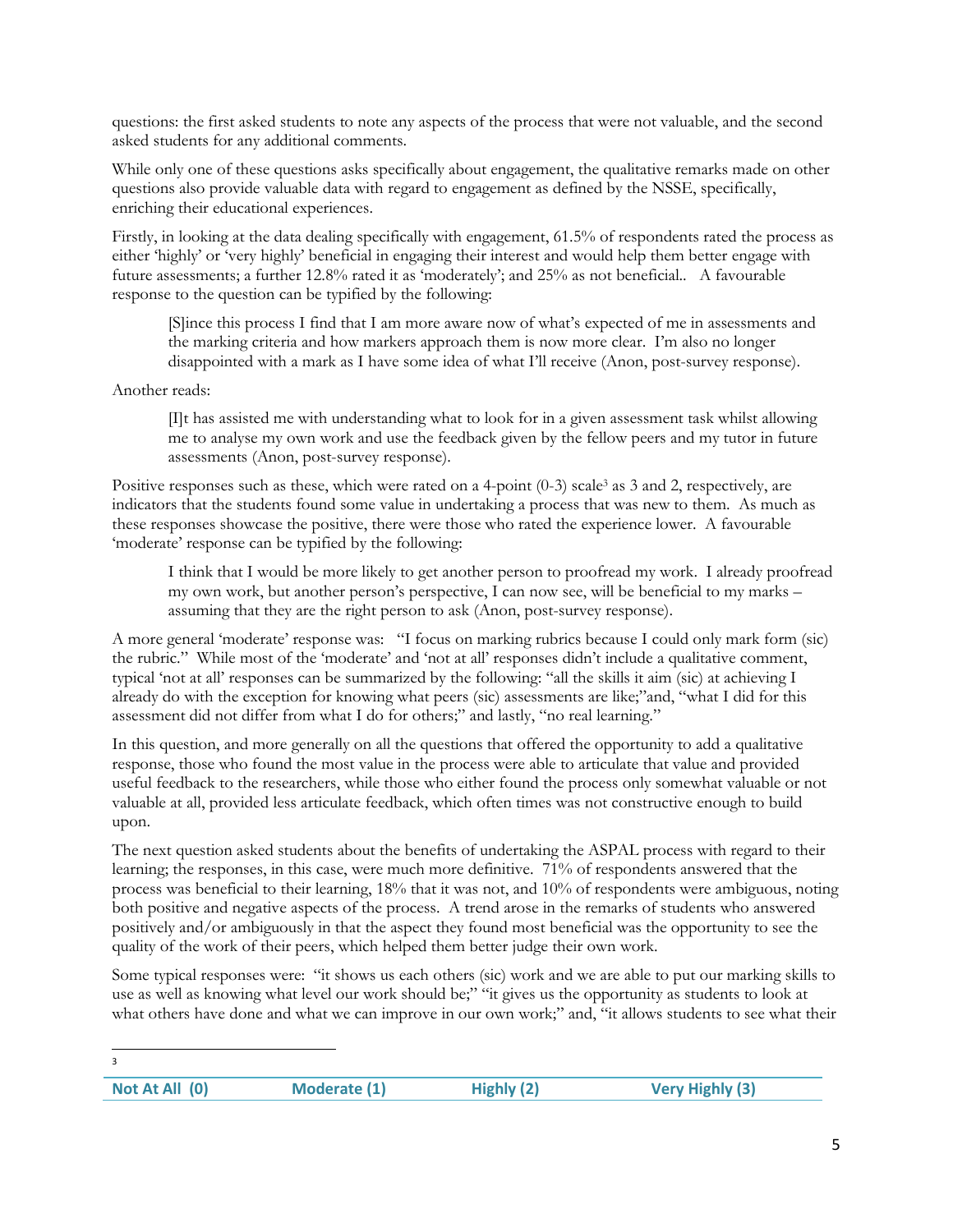fellow students think of their work with not just teachers, and it allows us to get feedback from both perspectives and use that for further tasks" (Anon, post-survey responses).

While these were just a few of the responses that mention the opportunity to and benefit of seeing other students' work, in analyzing all the responses to this question, positive, negative and ambiguous, 82% of all respondents mention that seeing others' work was an aspect of the process they found valuable. This is an essential outcome of the research, specifically with regard to engagement, for a number of reasons: One of the driving forces in the implementation of this assessment model was for students to actively collaborate and learn from one another; another important aspect of this result is that with regard to engagement, active and collaborative learning is one of the five dimensions in the NSSE framework, which validates the process with regard to engagement; and lastly, the prominency that student collaboration has in the literature with regard to assessment and engagement (James etal., 2002; Kuh, 2003; Boud etal., 2010) validates the students' perception of the importance of the active collaboration that this assessment model offers.

The negative responses for the same question express discontent with the model, but mostly focus on the outcome of the task, rather than the process itself. While the researchers have yet to complete their data analysis with regard to the actual correlational results between the lecturer, self, and peer marks on the task, the negative responses to this question in particular make reference to some of the inaccuracy that took place: "[T]here were too many problems with it. I did not find it very helpful. The marks were all different so you did not find out what your actual mark was;" and another student remarked:

[S]ome of the marks given by students for peer assessment were way off the marks given by teachers themselves. I think there should be a few practice runs before students mark other peoples (sic) work to understand how they should really be marking (Anon, post-survey responses).

While these responses are fair and express one of the problems that often arise in tasks that rely on peer assessment (see Zariski, 1996), we feel that through a continued acculturation into a self and peer assessment throughout students' course of study, we can help to mitigate this problem by improving their judgment. One of the factors that led us to choose first year students to participate in the study was that we had time to change their culture of learning and build upon their first year experience to improve their skills of judgment over time, resulting in a better prepared teacher for the classroom.

Initial feedback we received from colleagues on our post-ASPAL survey revealed that the questions could be perceived as positively geared, which according to Esterman (2003) is a shortcoming of the four point scale. Despite the possibility of positively gearing our question, we were unyielding in our use of this scale as we wanted to force students to take a side, rather than opting for an ambiguous response as is more common in five or seven point scales (Esterman, 2003). Instead of revising the scale, we decided to include a question specifically asking for comments about the negative or 'not valuable' aspects of the model to try and gain critical feedback in relation to the process from the students' perspective. Not surprisingly, this question provided the most constructive and useful feedback on the post-ASPAL survey. It should be noted however, that while the feedback we received from this question was valuable, only 40% of respondents provided a qualitative remark to this question, from which we can deduce that 60% of respondents found some value in undertaking this process. Looking at a few of these responses gives us a good indication of what, from the students' point of view, needs improving:

Where to start... I didn't like it on (sic) the most part. There was more pilot-marking required – example from each of the grades would have been extremely beneficial. There wasn't enough time allocated to mark the papers. The fact that we had to hand one in before marking the next one meant that there was no correction of marks allowed (Anon, post-survey response)

Another student remarked:

I found that there was not enough time to analyse the work, and give the best feedback possible to the student who's (sic) work I was marking (Anon, post-survey response)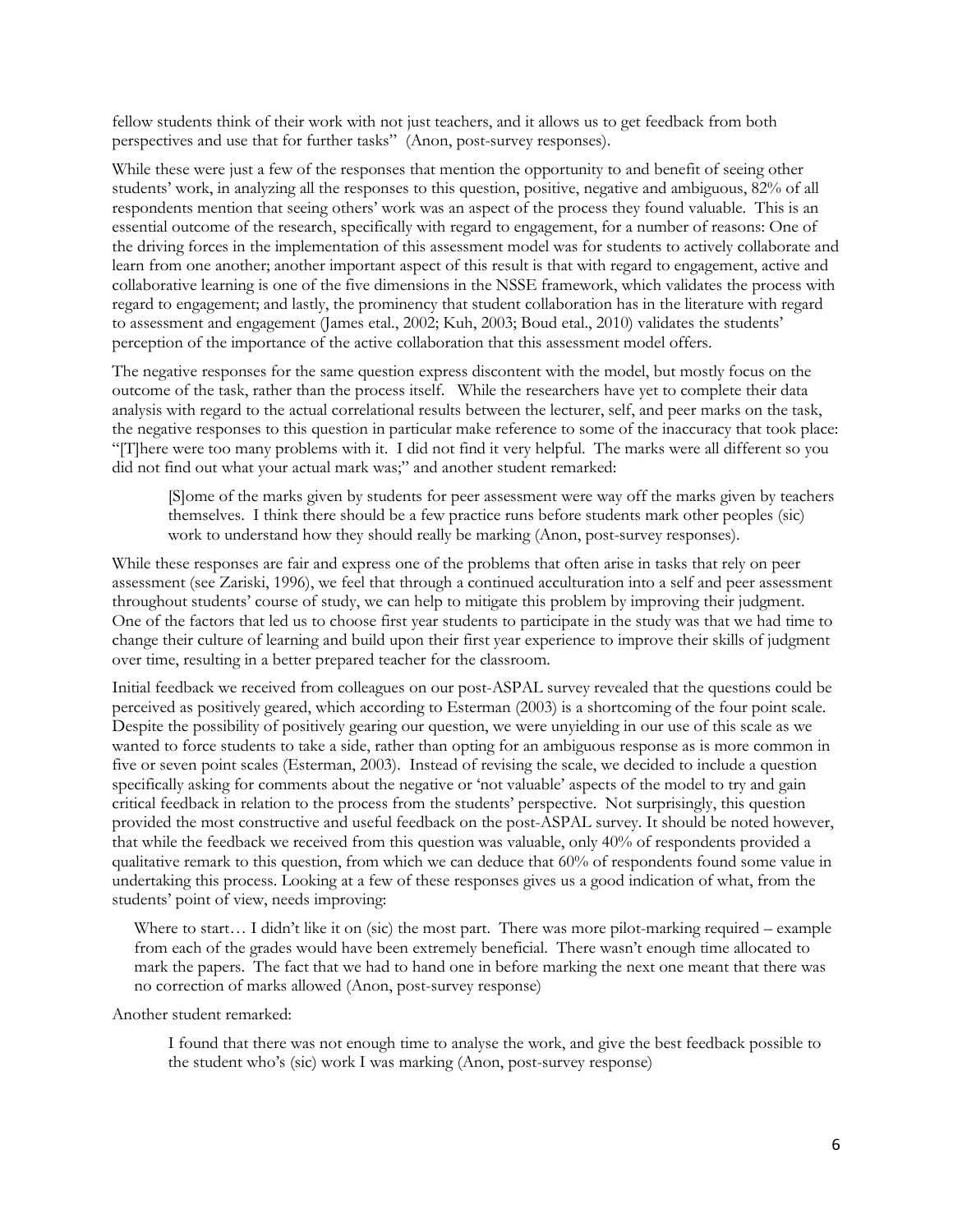Both of these comments typify the constructive responses received: 25% of students' remarked that there was not enough time to properly grade the tasks and another 15% said that more pilot marking was required. This is incredibly useful feedback for improving the process for future cohorts.

The last question, which asked for 'additional comments' also provided, not only valuable constructive feedback, but also allowed students the opportunity to justify their impressions in undertaking the process. While only 34% of respondents answered this question, 90% of their comments were positive. The positive responses to this question helped to confirm earlier comments with regard to the aspects that students found both beneficial and those that needed improvement. One such response was:

It was an interesting experience to be a part of. I think the more it is incorporated the easier it would be to get more people involved, yet hard to motivate a lot of people to start with (Anon, post-survey response)

Another student discusses both positives and negatives of the process:

I found this assessment model interesting and enjoyable. The time constraints did impact on the way I marked the assessments I was given; however, I believe I did mark consistently with the aid of the rubric. I found this to be a beneficial form of assessment and would definitely take part in it again. Thankyou (sic) (Anon, post-survey response).

Lastly, a student discusses how their perception changed over the duration of the unit:

Before taking part I didn't quite understand or like the idea of the ASPAL model, however, after taking part in the process I now have a greater understanding what this process teaches individuals and it's (sic) positive effects on all future assessments (Anon, post-survey responses).

This last comment, encapsulates the impact we were hoping to have on students through the implementation of this model of assessment. We anticipated a degree of resistance and skepticism from students when the model was first introduced and explained; however, the way in which most students were able to embrace the process and try to see the positive impacts it could have in their future learning has seemingly made the process and the challenges worthwhile.

# Discussion

The analysis of these results provides a glimpse into the capacity for innovative assessment practices to engage students, not only in the assessment process, but also, more broadly, into other aspects of their learning. The results, while mostly positive, cannot definitively classify the implementation of the model as a success; rather, what can be ascertained from these results is openness on behalf of a significant proportion of students to new methods of assessment that attempt to be more transparent, authentic and seek to involve them in the process of their own learning.

Trends that started to develop from the qualitative responses will be integral in the improvement of this process over time; three such categories that emerged were: the time given to peer assess; the quality and thoroughness of the pilot marking; and the motivation of the students to engage with the process.

To say that the majority of students found this process valuable and therefore it should be more widely employed, would be premature at this stage. After analysing all of the results, both qualitative and quantitative we will be able to make more definitive conclusions. At this time though, we only seek to encourage others, through the mostly positive responses we received, to be innovative with assessment despite the challenges and hardships that arise and to do what they believe is in the best interests of the intellectual pursuits of their students. And to reiterate that the purposes of assessment need not be for the sole purpose of evaluating students' learning, but rather it can be used to help students learn and develop skills such as: collaboration, sophisticated problem-solving, decision making, and use of new technologies, which according to CTB McGraw-Hill (2008) will help them succeed both in university and in life outside university.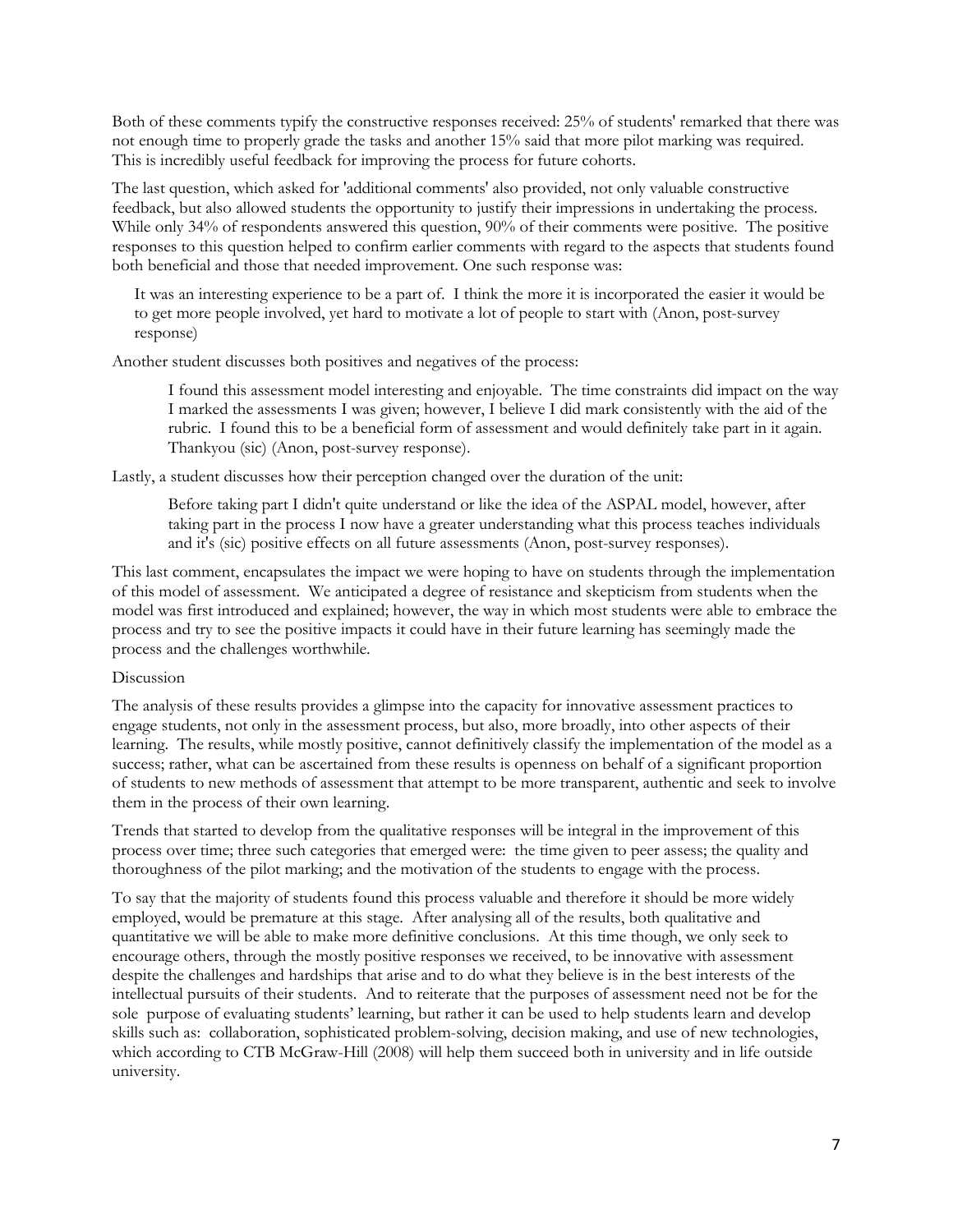By focusing on what drives students' learning we have the capacity to reshape the ways that students engage with the content of their studies. By fostering the principles of sustainable learning and authenticity in learning we encourage the development of those skills that our students need to succeed in the 21<sup>st</sup> century (CTB McGraw-Hill, 2008). It is our contention that if we choose not to reform our practice and instead continue with the traditional forms of assessment that pervade higher education, we devalue the education we provide, disengage students in the process, and send our students into a workforce for which they will be illprepared.

### Implications

This paper does not seek to be conclusive in the results of the survey with regard to whether or not AASL and ASPAL were successful in engaging students in the assessment process, but rather it seeks to open a discussion with regard to innovative assessments and their capacity to engage students. There has been ongoing demand for the reform of assessment both at school level (Hargreaves, Earl, & Schmidt, 2002) and in higher education(Bloxham & Boyd, 2007), which encourages educators to meet the demands of the 21st century through authentic assessments that require the skills that students will require in their careers (Darling-Hammond, Wei, Andree, Richardson & Orphanos, 2009). Through the implementation of the AASL and ASPAL models students experience something new, which, whether seen as beneficial or otherwise, seeks to open their mind to different experiences and encourages innovation and creativity within their own practice. The advantage of implementing ASPAL with pre-service teachers is that the process of marking and evaluation of assignments is an authentic teaching endeavor; however, we feel that these models, with some contextualized variation, are relevant across a spectrum of fields of study and could be applied at all levels.

Innovative forms of assessment have the power to drive student learning in a positive direction in the 21st century; whether or not the AASL and ASPAL models have this capacity is yet to be seen; however, according to the data presented, we feel it is a step in the right direction. Conventional thinking with regard to assessment in higher education is multi-faceted and has a number of factors that need to be considered, not the least of which is the academic integrity of the unit, course and the degree the university is bestowing on its graduates. We ask the question, what is the value of that degree if the student doesn't have the capacity to function effectively in the workforce? While standards and benchmarks are valid reasons for, and necessary mechanisms of assessment, so too are the skills students require to thrive in society; our challenge, as educators, is to find the proper balance.

#### Note

The AASL model and its delivery method ASPAL (Kearney & Perkins, 2010) relied to a great extent on the work of Boud and Associates, (2010) and James, McInnis & Devlin, (2002). This study sought to show that the use of self and peer assessment on authentic tasks has the capacity to improve students' autonomy, judgment, critical thinking skills, and to promote reflection and sustainable learning, and as a result of these factors, how academic engagement in the course of study could be improved. The study focused on a group of 240 undergraduate primary education students, who undertook AASL and ASAPL on one of their summative assessment tasks in a mathematics pedagogy unit in their second semester of study in a four-year education degree. The results of the self, peer and lecturer assessments and the empirical data collected on the two surveys is still undergoing analysis and should be released in early 2012. For more information about these models, their on-going development and implementation, please contact the authors directly.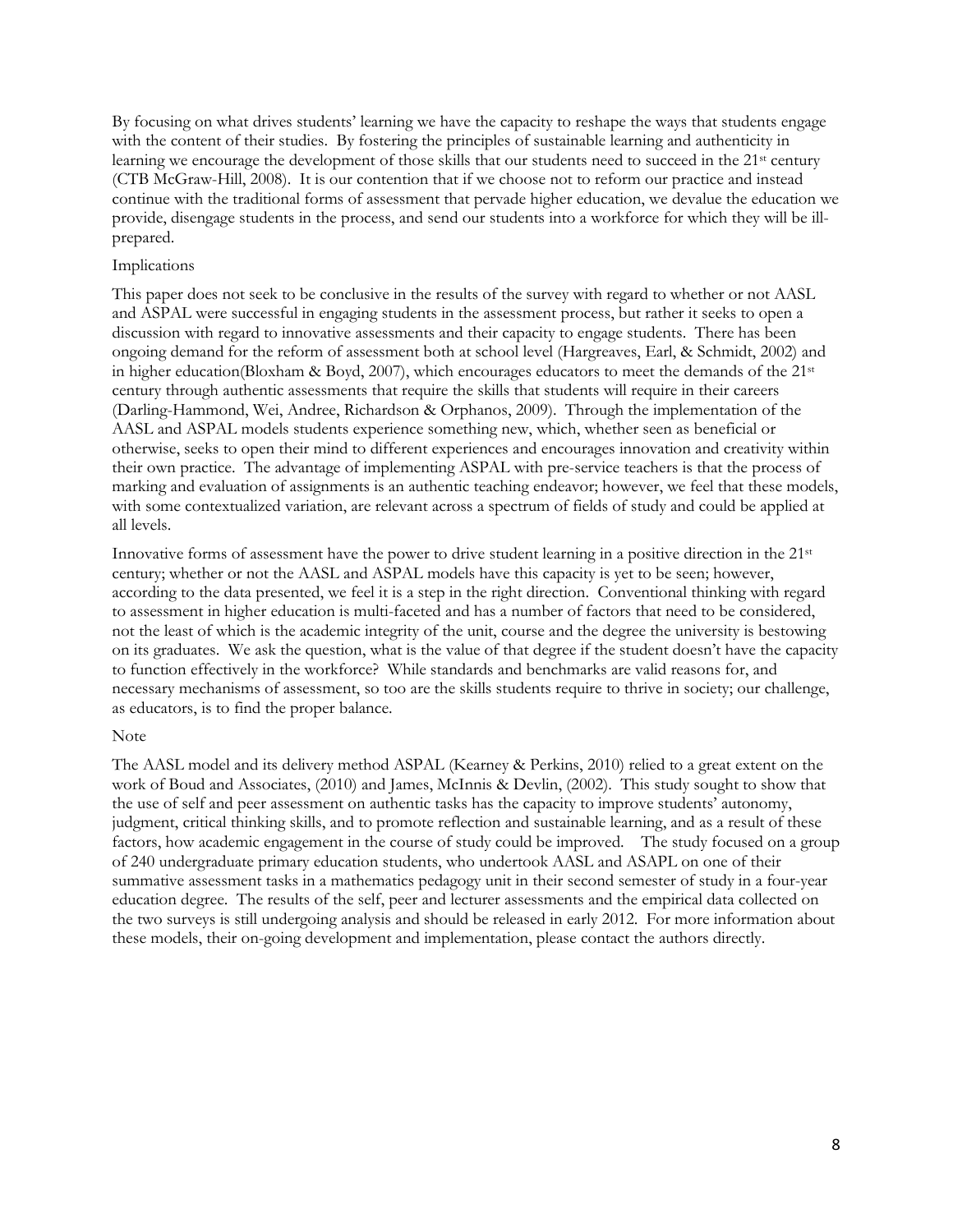#### References

- Association of American Colleges (AAC). (1985). Integrity in the college curriculum: A report to the academic community. Washington, DC: AAC.
- Atweh, B., Bland, D.C., Carrington, S.B., & Cavanagh, R. (2008). School disengagement: its constructions, investigation and management. In Jeffrey, Peter (Ed.) AARE International Education Research Conference, 25-29 November 2007, Fremantle, WA.
- Bloxham, S., & Boyd, P. (2007). Developing Effective Assessment in Higher Education: a practical guide. Berkshire: Open University Press McGraw-Hill Education.
- Boud, D. and Associates (2010). Assessment 2020: Seven propositions for assessment reform in higher education. Sydney: Australian Learning and Teaching Council.
- Boud, D. (2000). Sustainable Assessment: rethinking assessment for the learning society. *Studies in Continuing* Education, 22(2), p.151-167.
- Boud, D. (1990). Assessment and the promotion of academic *Studies in Higher Education*, 15(1).
- Brint, S., Cantwell, A., & Hanneman, R. (2008). The Two Cultures of Undergraduate Academic Engagement. [Article]. Research in Higher Education, 49(5), 383-402.
- Brown, J. S., Collins, A. & Duguid, P. (1989). Situated Cognition and the Culture of Learning. *Educational* Researcher, 18(1), 32-41.
- Chickering, A. W., & Gamson, Z. F. (1987). Seven principles for good practice in undergraduate education. AAHE Bulletin, 39, 3–7.
- CTB McGraw-Hill. (2008). 21st Century Approach: Preparing Students for the Global Workplace. Accessed:http://www.ctb.com/ctb.com/control/researchArticleMainAction?p=ctbResearch& articleI=469
- Darling-Hammond, L., Chung Wei, R., Andree, A., Richardson, N., & Orphanos, S. (2009). Professional Learning in the Learning Profession: A Status Report on Teacher Development in the United States and Abroad. National Staff Development Council
- Darling-Hammond, L., & Snyder, J. (2000). Authentic assessment of teaching in context. Teaching and Teacher Education, 16, 23.
- Dochy, F., Segers, M., Sluijsmans, D. (1999). The Use of Self-, Peer and Co-assessment in Higher Education: a review. Studies in Higher Education, 24(3), p.331-350.
- Edutopia. (Producer). (1997). Howard gardner on Multiple Intelligences. Accessed: http://www.edutopia.org/multiple-intelligences-howard-gardner-video?page=1
- Esterman, A. (2003). The Likert Scale. Australasian Epidemiologist, 10(2), p. 46-53.
- Graff, G. (2009). Why Assessment? Pedagogy: Critical Approaches to Teaching Literature, Language, Composition, and Culture, 10(1), p.153-165.
- Hargreaves, A., Earl, L., & Schmidt, M. (2002). Perspectives on Alternative Assessment Reform. American Educational Research Journal, 39(1), 69-95.
- James, R., McInnis, C., Devlin, M. (2002). Assessing Learning in Australian Universities. Centre for the Study of Higher Education, The University of Melbourne
- Joughin, G. (2010). The hidden curriculum revisited: a critical review of research into the influence of summative assessment on learning. Assessment  $\mathcal{O}$  Evaluation in Higher Education, 35(3), p.335–345.
- Kearney, S.P. & Perkins T. (2010, Nov.). Developing students' capacity for innovation, creativity and critical thinking through contemporary forms of assessment: a case study in progress. Paper presented at ATN Assessment Conference, University of Technology, Sydney.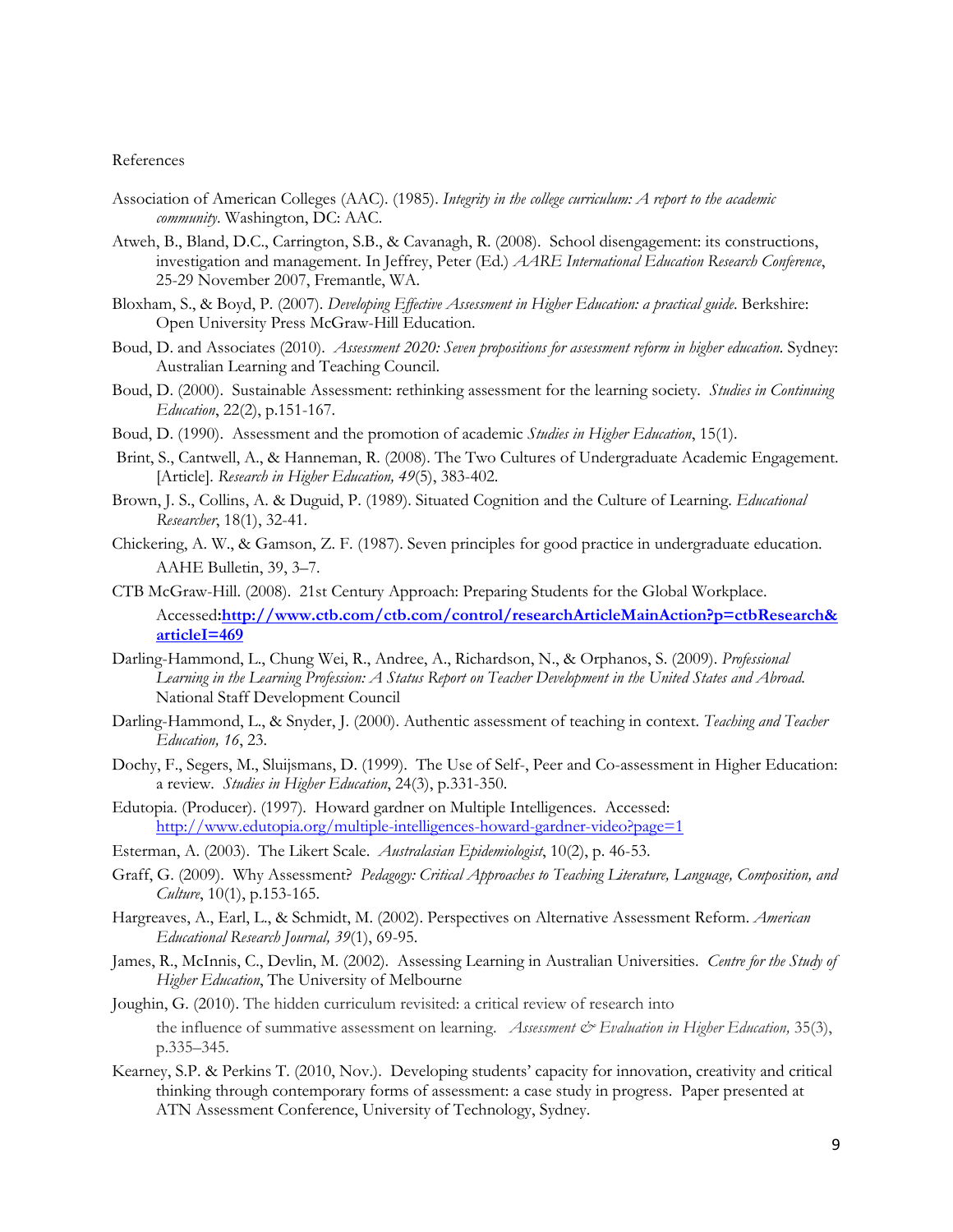- Kearney, S.P. & Perkins T. (2011). Developing Students' Capacity for Innovation, Creativity and Critical Thinking through Contemporary forms of Assessment. Proceedings of the 9th Annual Hawaii International Conference on Education 2011. ISSN#:1541-5880
- Kuh, G. D. (2003). What we are learning about student engagement from NSSE. Change, 35(2), 24–32.
- Lamprianou, I., & Athanasou, J., A. (2009). A Teacher's Guide to Educational Assessment. Rotterdam: Sense Publishers.
- Ridley, K. L. & Stern, B. S. (1998). Using authentic assessment and qualitative methodology to bridge theory and practice. The Educational Forum, 62(2), 178-185.
- Rimer, S. (2007). Harvard task force calls for new focus on teaching and not just research. The New York Times accessed http://www.nytimes.com/2007/05/10/education/10harvard.html
- Shepard, L. A. (2000). The Role of Assessment in a Learning Culture. Educational Researcher, 29(7), 11.
- Skinner, E. A., Kindermann, T. A., & Furrer, C. J. (2009). A Motivational Perspective on Engagement and Disaffection. Educational and Psychological Measurement, 69(3), 493-525.
- Stake, R. (1998). Some Comments on Assessment in U.S. Education. Education Policy Analysis Archives, 6(14), 1-8.
- Yung Tae Kim (2009). Building a New Culture of Teaching and Learning. Accessed: http://drtae.org/about/teaching/